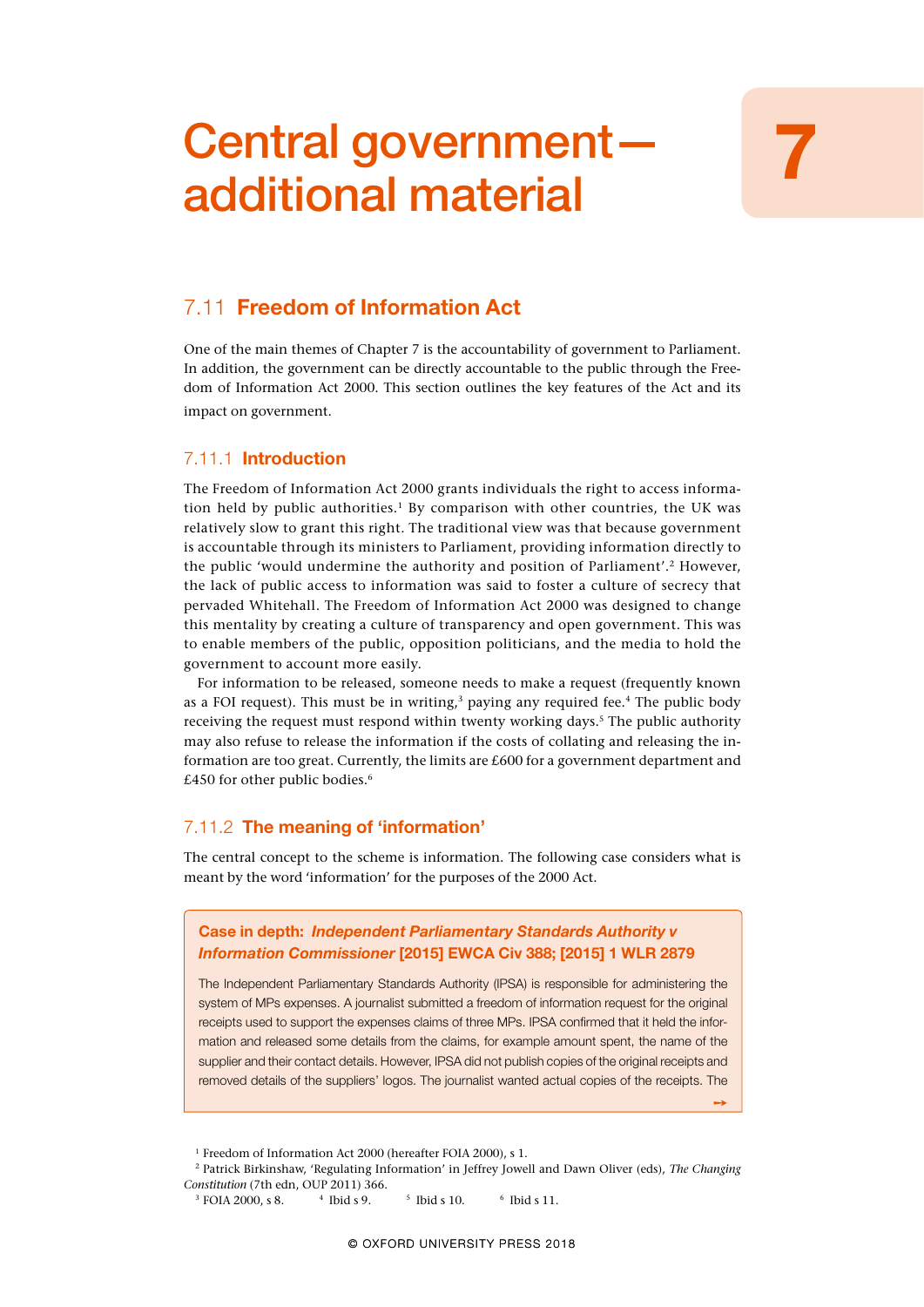argument was whether information as provided for in section 1 means simply the substantive information, or whether it has a broader meaning to include how information is presented.

The Court of Appeal agreed with the journalist, finding that 'information' was the central concept of the Act and that to further the aims and policy of the Act, the word 'information' should be construed as broadly as possible. This meant that logos, letterheads, and how the information was presented can fall within the definition of section 1.

# 7.11.3 Public authorities

➙

The Act applies to 'public authorities'. There is no single definition of public authorities, instead the Act applies to those public authorities listed in Schedule 1 of the Act. There are over 400 bodies listed. Some are specifically named, whereas others are listed by category, for example government departments and universities. This means that the Act applies to many more bodies than it may initially appear.<sup>7</sup>

Some bodies are subject to the Act, but with some exceptions. For example, both the House of Commons and the House of Lords are subject to the Act, but are not required to release information regarding the residential address of a member, the travel arrangements, information relating to expenditure on security or information held by the Intelligence and Security Committee.<sup>8</sup>

The inclusion of the BBC has caused some interesting problems. The BBC is listed in Schedule 1 as a public authority but only 'in respect of information held for purposes other than those of journalism, art or literature'.<sup>9</sup> In *BBC v Sugar (No 2)*,<sup>10</sup> a journalist sought the release of a report on the quality of the BBC's news journalism. The Supreme Court held that if information had several purposes, including journalism, the BBC was not required to disclose the information.

# 7.11.4 Exemptions

There is a list of exemptions which greatly restrict the scope of the general right to access information. There are two categories of exemptions. Some exemptions are absolute, meaning that the information does not need to be disclosed, whereas other exemptions only apply when the public interest against disclosure outweighs publishing the information.

The absolute exceptions are as follows. If the information requested is reasonably available elsewhere,<sup>11</sup> held by bodies dealing with security matters,<sup>12</sup> or relates to court records,<sup>13</sup> then it does not need to be released. A constitutionally important absolute exception is if the disclosure would infringe on parliamentary privilege.<sup>14</sup> The following types of information are also absolutely exempt:

- personal information protected by the Data Protection Act 1998;<sup>15</sup>
- $\bullet$  information provided in confidence:<sup>16</sup> and
- if disclosing the information requested is prohibited by law or would breach an EU obligation.17

Finally, since the Constitutional Reform and Governance Act 2010, communication between the Monarch, and the first two in the line of succession to the throne (ie the Prince of Wales and the Duke of Cambridge) has become absolutely exempt, instead of being only exempt when disclosure is not in the public interest.<sup>18</sup>

<sup>7</sup> Anthony Bradley, Keith Ewing, and Christopher Knight, *Constitutional and Administrative Law* (16th edn, Pearson 2014) 294.

<sup>&</sup>lt;sup>8</sup> FOIA 2000, Sch 1, paras 2–3. <sup>9</sup> Ibid Part VI. <sup>10</sup> *Sugar v BBC (No 2)* [2012] UKSC 4. <sup>11</sup> FOIA 2000. s 21. <sup>12</sup> Ibid s 23. <sup>13</sup> Ibid s 32.

<sup>&</sup>lt;sup>11</sup> FOIA 2000, s 21. <sup>12</sup> Ibid s 23. <sup>13</sup> Ibid s 32.

<sup>&</sup>lt;sup>14</sup> This is discussed in more detail in the additional online material which accompanies Chapter 8.

<sup>&</sup>lt;sup>15</sup> FOIA 2000, s 40. <sup>16</sup> Ibid s 41. <sup>17</sup> Ibid s 44.

<sup>&</sup>lt;sup>18</sup> Constitutional Reform and Governance Act 2010, Sch 7, para 3, inserting new provisions into the FOIA 2000, s 37(1).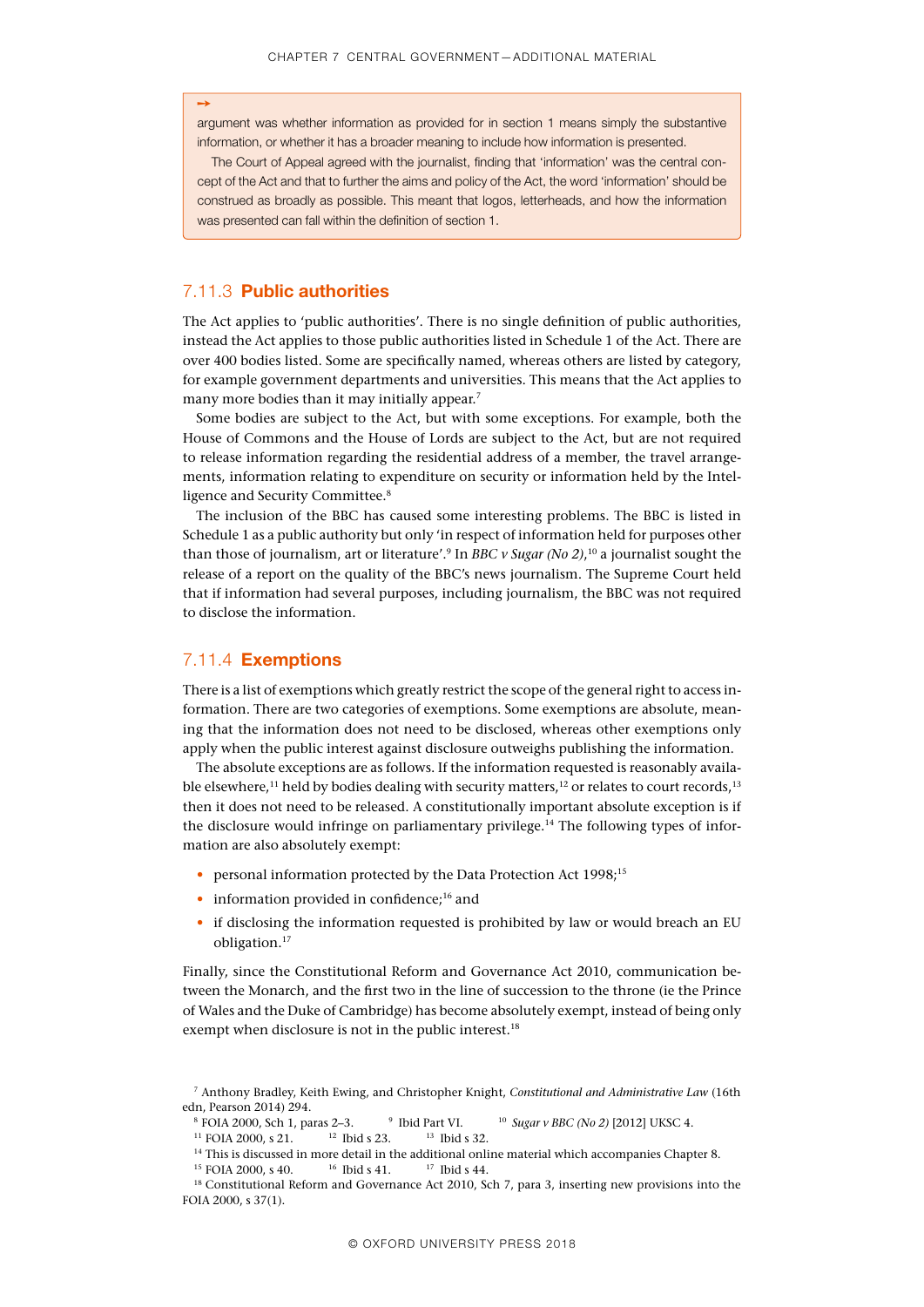If the information is not subject to the absolute exemption, disclosure can be refused only if it is in the public interest. This is when disclosure of the information would prejudice:

- the economic or financial interests of the UK:<sup>19</sup>
- national security; $20$
- $\bullet$  the defence of the country;<sup>21</sup>
- $\bullet$  international relations;<sup>22</sup>
- $\bullet$  relations between the UK Government and the devolved institutions,<sup>23</sup> and criminal investigations<sup>24</sup> or law enforcement.<sup>25</sup>

In constitutional terms, the most interesting exception is that relating to the formulation or development of government policy or ministerial communications.<sup>26</sup> The Act is clear, that 'ministerial communications' includes 'proceedings of the Cabinet or of any committee of the Cabinet'.27 This ensures that the confidentiality of Cabinet meetings is maintained.

### Public interest

As seen earlier, the effect of the exceptions depends on balancing the public interest in favour of disclosure against some other factor of the public interest which points against disclosure. Should a public authority refuse to release the requested information, the individual requesting the information must use any complaints procedure provided by the public authority. If they remain dissatisfied, they can appeal to the Information Commissioner, who can reconsider the decision of the public authority.

The Information Commissioner can choose to uphold the original decision of the public authority. The individual making the request can appeal against this decision to the Firsttier (Information Rights) Tribunal. Should the Information Commissioner overturn the original decision of the public authority, they can appeal to the Upper Tribunal. From there, either party can make further appeals on points of law, which can be heard by the Court of Appeal and ultimately the Supreme Court.

Disputes over the public interest have been a cause of litigation which has reached the courts. This can be seen in the long-winded dispute involving letters written by Prince Charles, and various government departments, referred to as the 'Black Spider Memos' (see 3.5.2).

# Case in depth: *Evans v Information Commissioner* [2012] UKAT 313 (AAC)

A journalist sought disclosure of letters written by Prince Charles to government ministers. At the time the letters were written, communication between the heir to the throne and the government was not absolutely excluded from disclosure, but only if disclosure was against the public interest. As stated above, such communication is now absolutely exempt.<sup>28</sup> The government departments all refused to disclose the letters. The journalist challenged the decision before the Information Commissioner who upheld the decision of the government departments. The journalist appealed to the Upper Tribunal.

Overturning the decision of the Information Commissioner, the Upper Tribunal found that on balance, the public interest required the release of the letters. Factors in favour of release included the fact that the letters were deemed to be 'advocacy correspondence' and went further than was necessary for Prince Charles to prepare for 'kingship'. This meant that the letters fell outside the scope of any 'education convention', and did not attract any special constitutional status.<sup>29</sup> In addition, release of the letters would add to the debate about the extent and nature of the interaction between the government and the royal family.<sup>30</sup> These outweighed factors against disclosure including the possibility that release would have a 'chilling effect' on the frankness of communications between Prince Charles and the government. Indeed, should the letters contain anything politically controversial, it would still be in the public interest to release the letters.<sup>31</sup>

```
<sup>19</sup> FOIA 2000, s 29. <sup>20</sup> Ibid s 24. <sup>21</sup> Ibid s 26. <sup>22</sup> Ibid s 27. <sup>23</sup> Ibid s 28.
<sup>24</sup> Ibid s 30. <sup>25</sup> Ibid s 31. <sup>26</sup> Ibid s 35. <sup>27</sup> Ibid s 35(5).
<sup>28</sup> Ibid s 1(3)(ea) and s 37(1). <sup>29</sup> [2012] UKAT 313 (AAC) [105–6].
30 Ibid [142]. 31 Ibid [187].
```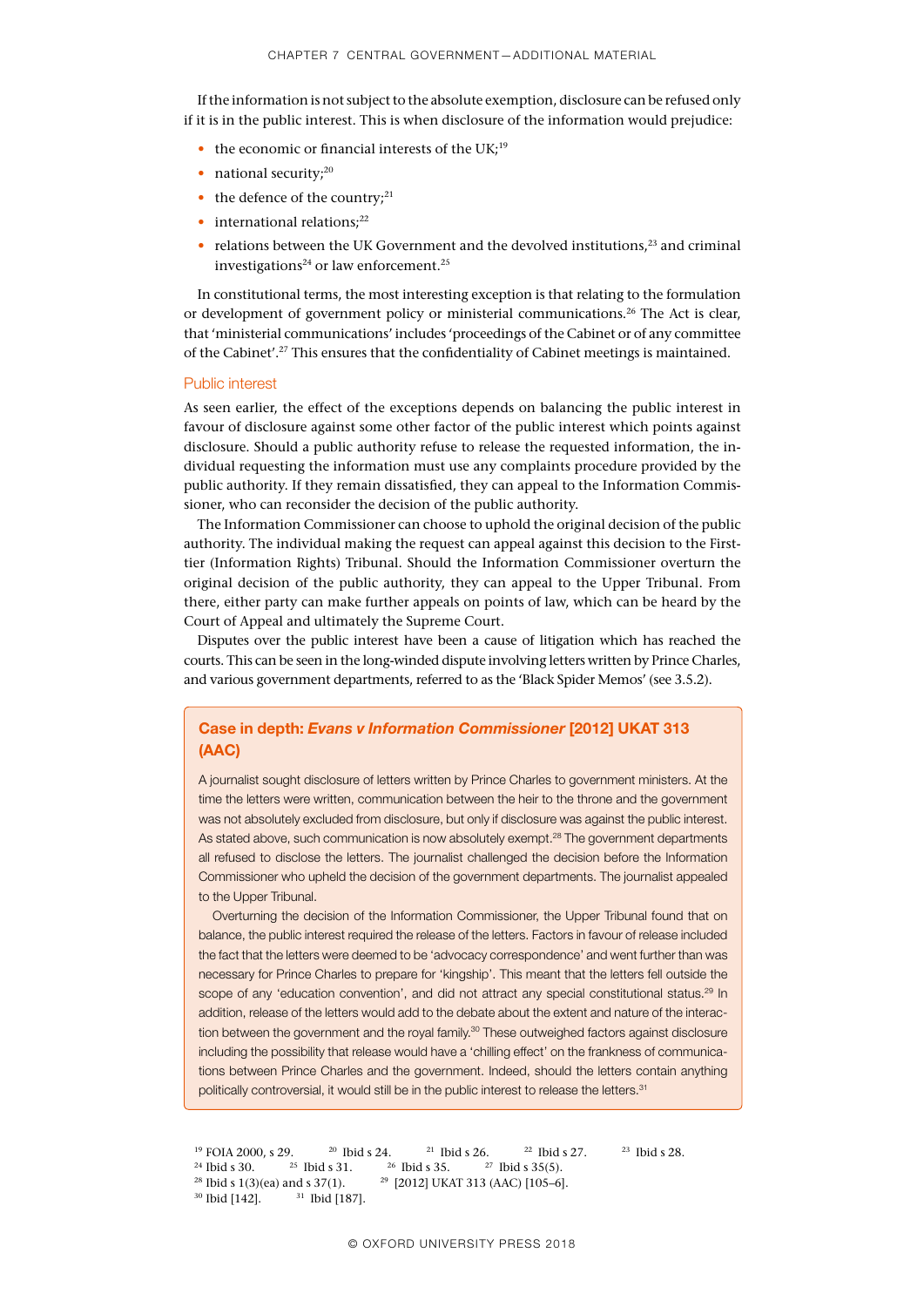## 7.11.5 The ministerial veto

The government departments could have appealed against the decision of the Upper Tribunal to the Court of Appeal. Instead, the Attorney-General on behalf of the government decided to veto the publication of the letters under section 53 of the Act. This section applies if two circumstances are met. First, that the decision notice has been served on the government department requiring the release of information and the notice orders the release of information which is prima facie exempt subject to release being in the public interest. The minister has twenty working days within which they can issue a 'certificate', which effectively overturns the decision of the Information Commissioner, and the information is no longer required to be released.

This veto clearly compromises the right to freedom of information and potentially allows the government to veto the release of information that it may find embarrassing. To date, the veto has been exercised three times. First, following a request for Cabinet minutes regarding the Iraq War, and then again in response to a request for the minutes of a Cabinet committee on devolution. However, the most controversial use of the veto has been in relation to the 'Black Spider Memos'. Once the Attorney-General issued the veto, the journalist then sought a judicial review of this decision. After losing in both the High Court and Court of Appeal he appealed to the Supreme Court. While the case raised important issues regarding the rule of law and parliamentary sovereignty, $32$  the key aspect of the decision for present purposes is the discussion about the scope of section 53.

### Case in depth: *R (Evans) v Attorney-General* [2015] UKSC 21

Following the Upper Tribunal's decision, the Attorney-General issued a notice under section 53 on the basis that he had reasonable grounds for believing that non-disclosure of the letters would not be unlawful. As required by section 53(3), the Attorney-General gave written reasons for issuing the notice.

On the face of the section, it appears that the government could issue a veto (referred to in the section as a 'certificate') if they have reasonable grounds for believing that non-disclosure would not be unlawful. In this case, the government's belief was that the disclosure of the letters may undermine Prince Charles' political neutrality and call into question his ability to serve as the King when the time comes. Essentially, the Attorney-General disagreed with the balance struck by the Upper Tribunal when considering the public interest considerations for and against disclosure.

The Supreme Court found that the use of the veto was invalid. Lord Neuberger (with Lords Kerr and Reed agreeing) considered that the veto could only be used in one of the following two instances. First, if after receiving a decision of the Upper Tribunal facts or matters come to light which mean that there is a material change in circumstances, between the date of the judgment and the twenty-day period in which section 53 can be used. Alternatively, the veto could be used if the decision of the Upper Tribunal contained serious flaws, but because of the limitations on further appeals on the basis of fact, the Upper Tribunal's decision could not be appealed.

As Lord Neuberger himself admitted, this would mean that the veto could only apply on very limited circumstances and these did not apply in this case.

Lord Mance (with Lady Hale agreeing), gave a broader judgment, finding that the Attorney-General issued the veto because he disagreed with the Upper Tribunal's balancing of the public interest. However, the reasons for issuing the notice did not address the reasoning of the Upper Tribunal. This led Lord Mance to conclude that the 'disagreement with the Upper Tribunal's detailed findings and conclusions reflected in the certificate has not therefore been justified on reasonable grounds'.33 This indicated that Lord Mance is more willing to consider the use of section 53 than Lord Neuberger, but it still needed to be supported by reasoning that explains why the Upper Tribunal's decision is disagreed with. In short, as the Attorney-General's notice failed to engage with the reasoning of the Upper Tribunal, it was not a justifiable use of section 53.

 $32$  The issues regarding the rule of law are discussed in 3.5.2.  $33$  [2015] UKSC 21, [145].